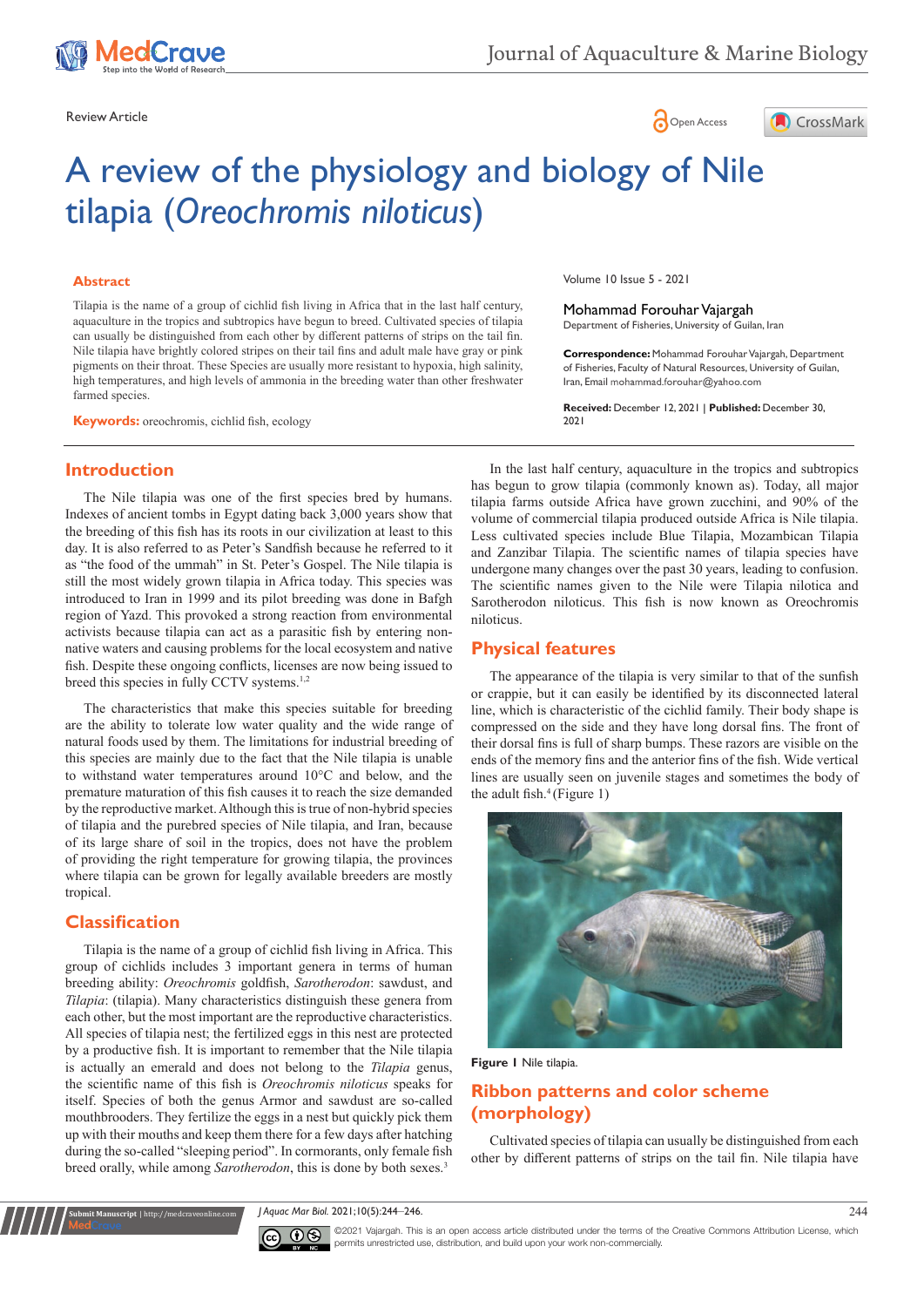brightly colored stripes on their tail fins, in blue tilapia these strips are detached, in Mozambican tilapia these stripes are either absent or very weak-Male Mozambican tilapia also have nasal cavities facing upwards. The color pattern on the body and fins may also distinguish the species. Adult male Nile tilapia have gray or pink pigments on their pharynx, while Mozambican tilapia have a yellowish tint. However, differentiating tilapia species based on body color spectrum is usually not a reliable method because the environment, stage of sexual maturation, and food source in particular affect the intensity of color expression on their skin.<sup>5</sup>

Due to its resemblance to oceanic redfish, the red tilapia has become a better-selling market and inevitably has become very popular with growers. The first red tilapias were produced by genetic manipulation. They emerged in Taiwan in the late 1960s as a result of a fusion of a transgenic red-orange Mozambican tilapia and an ordinary indigo tilapia. The new fish was named the Taiwanese Red Tilapia. Another strain of red tilapia was created in Florida in the 1970s by mixing a regular-colored Zanzibar female tilapia with a red-gold Mozambican male tilapia.A third strain of red tilapia was created in occupied Palestine by a combination of a pink transgenic Nile tilapia and a wild blue tilapia. All three major strains have been bred to date with other unknown breeds of red tilapia or other goldfish. For this reason, most red tilapias in the United States are impure breeds of unknown origin. Frequent ambiguities and changes in the recorded norms of red tilapia genetics without laboratory studies on the head-to-head growth of the main lineage breeds have left producers with the problem of which side of this fish really grows better?

#### **Reproduction**

In all juveniles, the male builds a hollow space as a nest. These nests are usually built on the bottom of the water bed in water shallower than 3 feet. There, male fish fertilize with several female fish. In this process, after a short breeding ceremony, the female fish lays eggs in the nest (about 2 to 4 eggs per gram of productive fish weight), the male fish fertilizes the eggs and then the female fish removes and holds them in its mouth until the hatches. The hatched fish remain in the female fish's mouth until they consume the contents of their yolk sac. Sometimes this breeding continues for a few more days until the fish is able to feed autonomouslyon the environment.

Tilapia sexual maturity depends on environmental factors, age and size. Tilapia that live in larger populations in large ponds or ponds mature at larger sizes and older ages than smaller communities. For example, Nile tilapia in East African ponds mature under favorable environmental conditions in 10 to 12 months and weigh 350 to 500 grams. These numbers vary from 5 to 6 months and 150 to 200grams for fish kept in breeding ponds under equal conditions. When the growth process is slow, puberty in Nile tilapia is delayed by 1 to 2 months, in contrast to the offspring that may be born weighing less than 20grams.

#### **Strategies that can prevent tilapia from overcrowding in your pool:**

Cage breeding, which causes the eggs to fall to the bottom of the pond before the female can pick them up.

Polyculture of tilapia with an invasive species such as largemouthed perch (400 heads per hectare).

Raising male monosex in the pond is not only to prevent unborn childbirth but also because the male tilapia grows twice as fast as the female.6

#### **Methods for creating a pool that consists only of male tilapia:**

- 1. Separation of male fish manually based on visual examination of juvenile fish papillae (manual method)
- 2. Establishing interbreeding between two species whose only reproduction is male tilapia (for example, Nile or Mozambique female with blue male or Zanzibar)
- 3. Feed freshly hatched fish with food containing male sex hormones for 3 to 4 weeks.<sup>7</sup>
- 4. YY male technology that is currently being developed and is not a commercial option.

The sex of a 25-gram tilapia finger can be examined by examining the genital papilla, which is exactly adjacent to the anus. In males, the genital papilla has only one opening (urethra) through which both urine and sexual fluids pass. In females, however, the eggs have a mass output for themselves. Applying a drop of food coloring or methylene blue can help explain the papilla and its ducts.

#### **Nutritional behavior and nutritional needs:**

Tilapia consume a wide range of natural organisms as food, including plankton, some aquatic macrophysics, fish larvae, and decaying organic tissue. When artificial foods are used to fully feed tilapia, these natural organisms still account for 30 to 50 percent of tilapia growth in dense systems. Tilapias are often considered filter feeders because they can feed on plankton. However, tilapia fish do not do this, like real filter feeder fish, using gill spines such as silver carp.8,9,10,11,12 The gills of tilapia secrete mucus that traps plankton. This mucus enriched with plankton is then swallowed. Digestion of plant material in tilapia takes place along the intestine, which is usually up to 6 times the length of the fish's body. A tilapia normally absorbs 30 to 60 percent of the protein in algae. Green-blue algae have a more efficient digestion process than green algae. In general, tilapia consume so much natural food that herds of 2,700 pounds of fish can be raised per hectare of earthen pond without the need for complementary foods just by fertilizing the pond. The nutritional value of the natural foods in the pool, however, is of particular importance; this naturally includes the dots of dense breeding ponds that feed the fish with artificial food. In high-feed pools with little (or no) water exchange, natural nutrients in the water can provide about one-third of the nutrients needed for tilapia to grow. In general, tilapia both digest animal protein as well as catfish and absorb plant protein well, especially if they are high in fiber. Tilapia need the same 10 essential amino acids that other hydroponic fish usually need to grow, and the amount needed is the same as most. The protein required for maximum growth in tilapia depends on the quality of the protein and the size of the fish, and up to 50% conversion ratio has been reported in their fingertips.

## **Environmental needs**

Tilapia are usually more resistant to hypoxia, high salinity, high temperatures, and high levels of ammonia in breeding water than other farmed freshwater species.

## **Conclusion**

Tilapia is a good fish for hydroponic fish breeders to produce. They reproduce easily, use a wide range of natural and artificial foods, cope with low water quality and grow rapidly in warm water. These features, in addition to the low initial cost, make tilapia the most widely grown fish in the tropics and subtropics.